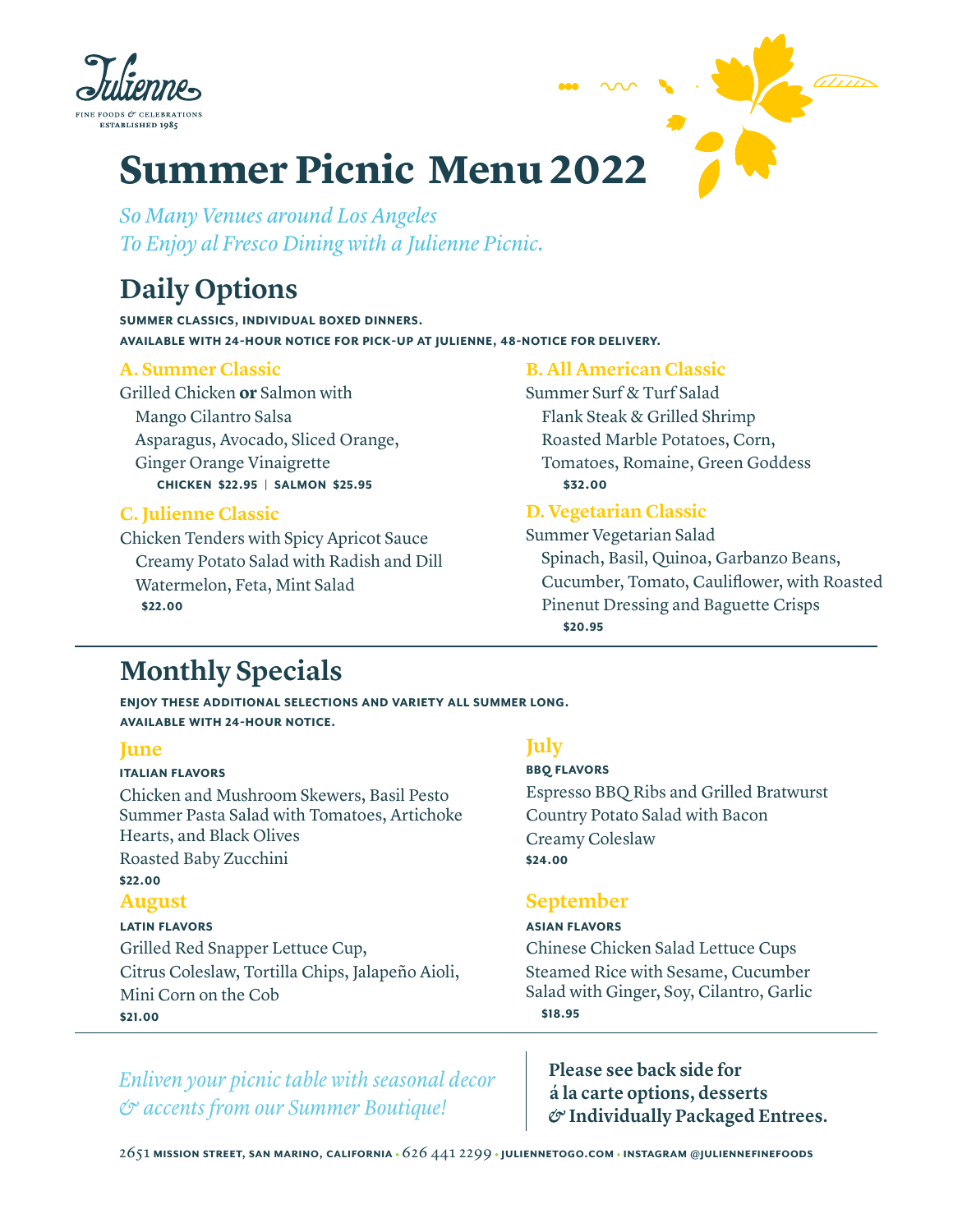# **Summer Picnic á la Carte Menu 2022**

*Usually available daily, as supplies last.*

#### **starters**

Zucchini, Squash, Pecorino Tart, *box of 4* Cheese Box with Jam *serves 3-4*  Terrines, *serves 4-6*  Sundried Tomato Pesto, Basil Pesto Smoked Salmon Bleu Cheese, Kahula Pecan Toasted Baguette Crisps, *1 bag*  Rosemary Currant Parmesan Toast, *1 dozen*  Gourmet Potato Chips, *large bag* 

Vidalia Onion Chipotle Mango Cilantro Salsa

Pimento Cheese **cookies, bag of 12 mini**

**Dips**

Oatmeal Currant Chocolate Chip

**bars** *box of 4* Lemon Coconut Chocolate Brownie, *walnuts* Graham Cracker Chewie



*Single Serving Can:* Pinot Noir | Chardonnay Rosé Bubbles | Bubbles *Convenient Screw Off Cap:* House White House Red House Rosé **Disposables**  Linen-Like Napkin + Cutlery,

Bamboo Plate and Cup, *set of 2* **\$20.00** Cup set of 4 **\$10.00**

# **Signature Sandwich Box**

# *For office meetings, travel and sporting events, our box meals are convenient and delicious*

**available with 24-hour notice for pick-up at julienne, 48-notice for delivery: \$10 per order.** 



#### **whole sandwich box \$23.95**

*Choose from Our Signature Sandwiches:* Chicken Tarragon, *reg*  Albacore Tuna, Currants, Avocado Turkey Avocado Lamb, Caramelized Onions

**Sides** Lemon Bow-Tie Pasta Petit Sweet Fruit Garnish

# **Summer 2022 is our 12th anniversary of being invited as a vendor to the Pasadena Symphony POPS concert series at the Arboretum. We look forward to serving you again!**

- 1. Choose between two pick-up options: either at Julienne OR at the Arboretum.
- 2. Order early! We need 48-notice for POPS **delivery**.
- 3. Pick-up is between 10am-5pm at Julienne **OR** 5:30pm-6:45pm at our booth at the Arboretum.
- 4. We cannot accommodate any substitutions, modifications or food allergy requests.
- 5. Please note there is a 7% coordination fee for all orders.
- 6. Delivery fee to the Arboretum: \$10 per order.

#### **four ways to order**

**1 order online at www.toasttab.com/julienne 2 in person at the marketplace** 

- **3 email: order@julienne.us**
- **4** 626.441.2299

### **pops delivery dates:**

**june 25 aug 13 july 9 july 23 aug 27 sept 9**

*Thank you for choosing Julienne!*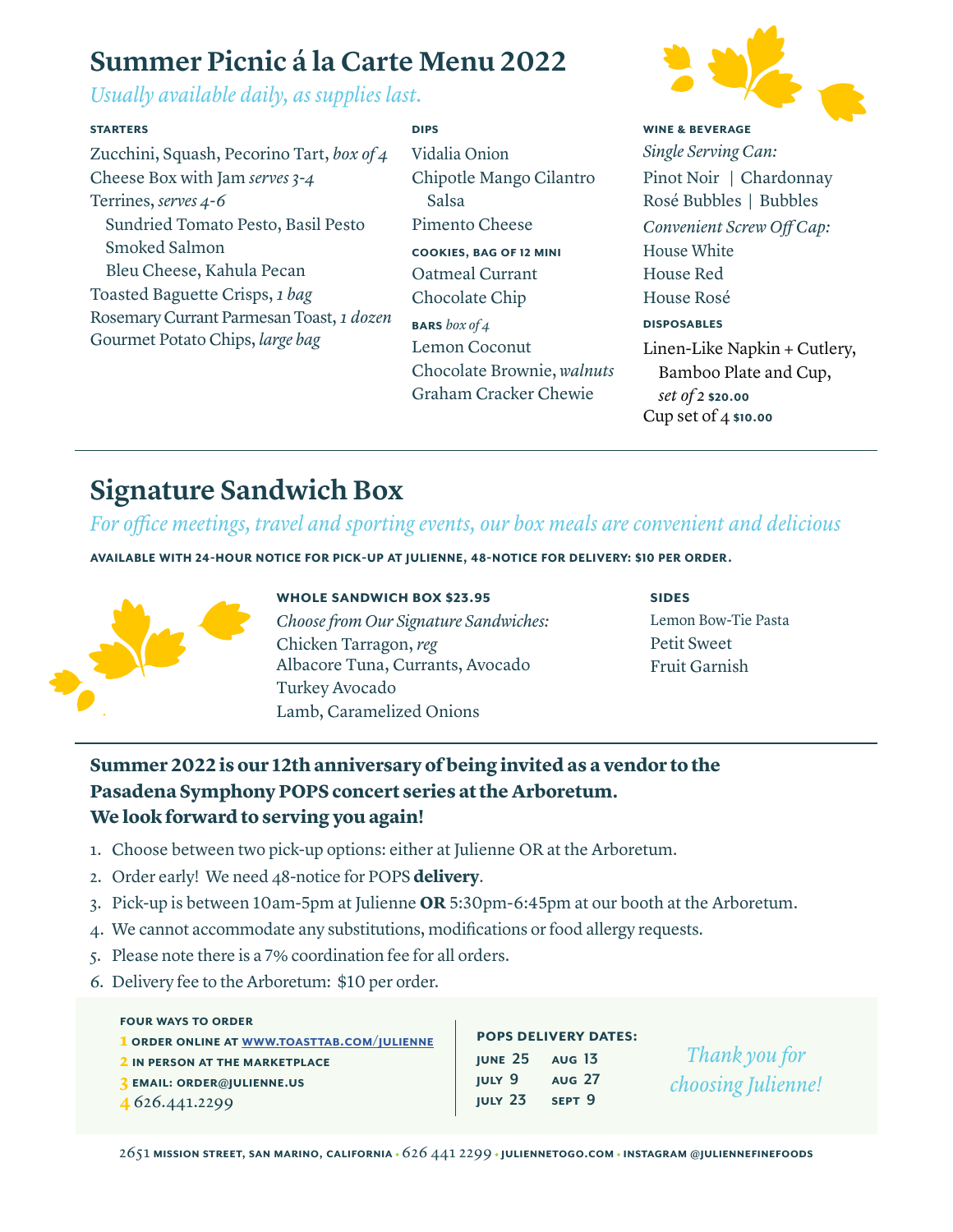

# **Summer Picnic Staff Worksheet**

# **Important Notes For Staff**:

- 1. Available with 24hrs notice. Encourage early ordering. Typically, we cannot accommodate SDOs
- 2. No substitutions or changes even for allergies.
- 3. Customer's Choose between two pick-up options: either at Julienne OR at the Arboretum.
- 4. Pick-up is between 10am-5pm at Julienne OR 5:30pm-6:45pm at our booth at the Arboretum.
- **5. Please note there is a 7% coordination fee for all orders.**
- **6. Delivery fee to the Arboretum: \$10 per order.**
- 7. Put accurately rung up order in the Picnic Folder by TIME AND DATE. Double Check.
- 8. Give customer a copy of the receipt, circle day, date, time. Let them confirm the accuracy.

| ORDER <sup>#</sup> | <b>DELIVER TO POPS: CIRCLE THE DATE</b> |                        |               |    | PICK UP AT JULIENNE<br>ORDER <sup>#</sup> |                    |              |
|--------------------|-----------------------------------------|------------------------|---------------|----|-------------------------------------------|--------------------|--------------|
|                    |                                         | <b>JUNE 25 JULY 23</b> | <b>AUG 27</b> | OR |                                           |                    |              |
|                    | <b>JULY 9</b>                           | <b>AUG 13</b>          | SEPT Q        |    |                                           | PICK-UP DAY & DATE | PICK-UP TIME |

# **Daily Options summer classics, individual boxed dinners. available with 24hrs notice.**

### **A. Summer Classic**

- Grilled Chicken *or* Salmon with Mango Cilantro Salsa, Grilled Asparagus,
	- Avocado, Sliced Orange,

Citrus Vinaigrette

| <b>SUMMER</b>  | <b>CHICKEN</b> |
|----------------|----------------|
| <b>CLASSIC</b> | <b>SALMON</b>  |

## **C. Julienne Classic**

Chicken Tenders with Spicy Apricot Sauce Creamy Potato Salad with Radish and Dill Watermelon, Feta, Mint Salad

> **Julienne Classic**

### **B. All American Classic**

Summer Surf *&* Turf Salad Flank Steak *&* Grilled Shrimp Roasted Marble Potatoes, Corn, Tomatoes, Romaine, Green Goddess

> **All American Classic**

# **D. Vegetarian Classic**

 Summer Vegetarian Salad Spinach, Basil, Quinoa, Garbanzo Beans, Cucumber, Tomato, Cauliflower, with Roasted Pinenut Dressing and Baguette Crisps

> **Vegetarian Classic**

# **Monthly Specials additional selections, variety all summer long. available with 24hrs notice.**

### **June**

### **Italian flavors**

Grilled Chicken Skewers with Mushroom and Basil Pesto, Summer Pasta Salad with Tomatoes, Artichoke Hearts, and Black Olives, Roasted Baby Zucchini

**June Italian flavors** 

## **August**

### **latin flavors**

Grilled Red Snapper and Lettuce Cup Citrus Coleslaw, Tortilla Chips, Jalapeno Aioli, Mini Corn on the Cob

| <b>AUGUST</b>        |  |  |
|----------------------|--|--|
| <b>LATIN FLAVORS</b> |  |  |

# **July**

### **BBQ flavors**

Espresso BBQ Ribs and Grilled Bratwurst Country Potato Salad with Bacon, Creamy Coleslaw

**July BBQ flavors**

# **September**

### **asian flavors**

Chinese Chicken Salad in Lettuce Cups Steamed Rice with Sesame and Scallions Cucumber Salad with Ginger, Soy, Garlic